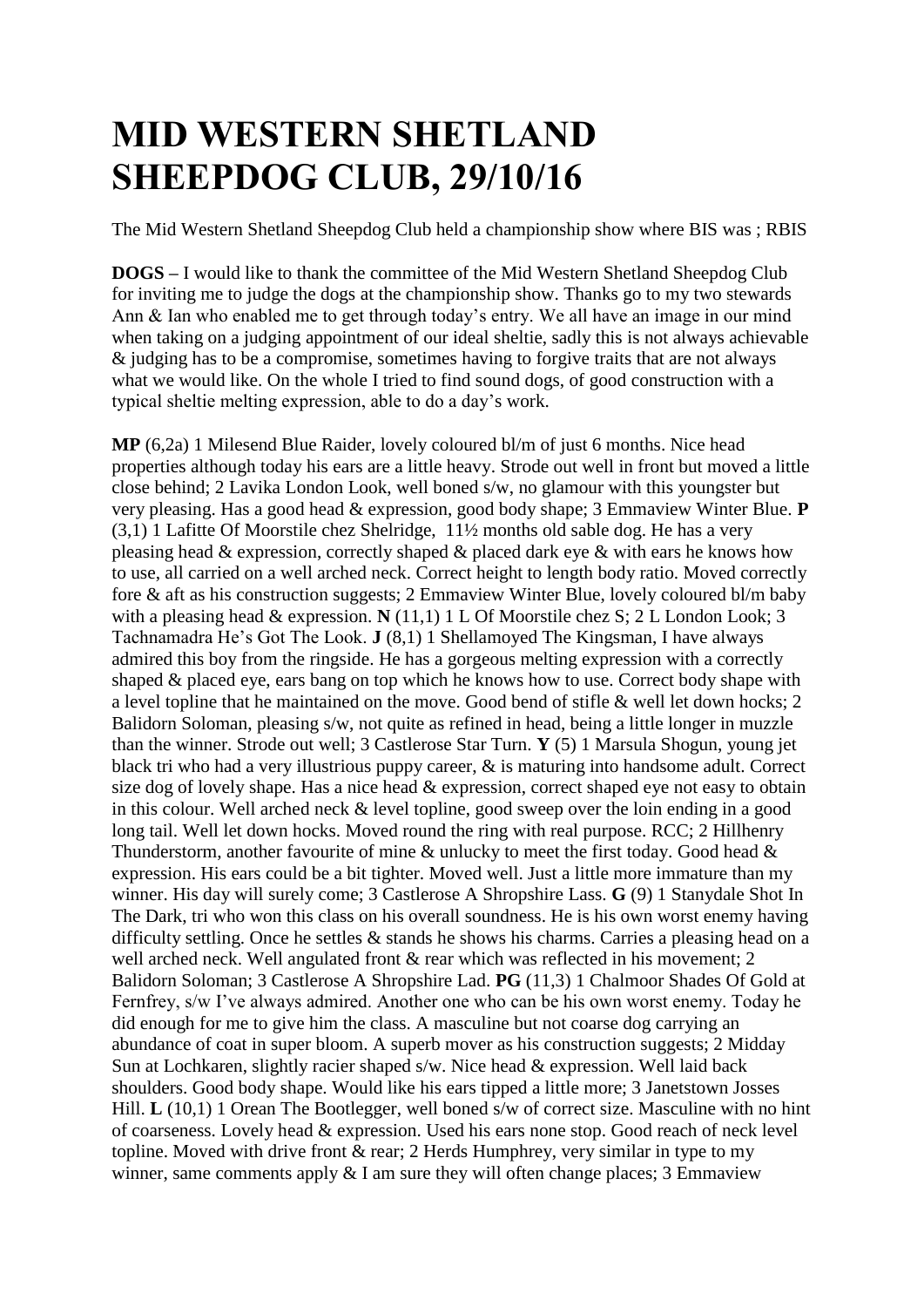Simply The Best. **O** (9) 1 Philhope Star Struck, I have long admired this dog, having previously awarded him a RCC. Today, he could not be denied. He is in full coat of correct texture & bloom, which fits his body so well. He has a lovely head & expression with correct parallel planes. Well rounded muzzle. Ears bang on top which he never stopped using. Well arched neck, straight front & level topline. Moved with drive & purpose, not putting a foot wrong. I was pleased to award him his crowning CC; 2 Lavika Time Will Tell at Milesend, very similar in size & shape to my winner. Unlucky to meet him today; 3 Ir Ch Edglonian Blue Fortune. **VD** (6,1) 1 Ch Rannerdale Bugsy Malone, shaded/s/w of 9½ years. A worthy champion, who has a beautiful head & expression. Ears used well. A well arched neck flowing into well laid back shoulders level topline. This veteran boy can still show many of the youngsters how to move; 2 Orean Top Gun, another shaded/s of just over 8 years who also has retained his youthful charms; 3 Sandiacre Set In Ice. **S/w** (5) 1 Oakcroft Prince Charming, honest s/w with no glaring faults. Good head & expression. Moved well; 2 Castlerose A Shropshire Lad, placed third in graduate, but settled better in this class & showed off his charms better. Nice head eye, good sweep over the loin. Moved well here; 3 Kyleburn Acis. **Tri** (2) 1 Sandwick Kirov, this glamourous tri has a jet black coat with vivid white markings. Racy outline. Just needs to fill a little more in foreface; 2 Drumcauchlie Two Tone, this boy must be bang on 14½ inches. No glamour but lovely jet black. His ears are a little heavy & he is reluctant to use them. **B/m** (3,2) 1 Castlerose Spiritmaster, stood alone in this class, but deserved his placing. In lovely coat of correct texture. Straight front. Good neck & level topline. Well presented & move well.

## **SANDRA TAYLOR**

**BITCHES – MP** (4,1a) 1 Walker Tooralie's Matilda, 7 month old tri who gave a very good account of herself, she is of good size with a lovely outline, good head with nice eye & ear placement giving her a very sweet expression, level topline, straight front, good legs & feet; 2 Hateley's Mohnesee Petticoat Lace, sable who co-operated very well with her handler, well placed ears used to advantage. Good depth in body, good front & rear, moved well; 3 Williams' Mossvale Evening Star. **P** (8,2) 1 Bray's Lianbray Lorelei, sable, good make & shape, nice head with good ear placement, good length of neck. Well angulated shoulders & a good bend of stifle, showing a very good outline; 2 Robinson's Erjon Happy Me at Lavika, a little bigger than 1, but a very good outline, nice head, good length of neck, level topline, good straight front, showed to perfection; 3 Sorockyi's Padawan All Too Easy. **N** (10) 1 Gamble's Balidorn Solitude, this little lady is just out of puppy, she has a very good shape, nice head with dark eyes & well placed ears well used, good length of neck & a level topline. Just needs a little more coat to complete the picture, showed very well; 2 L Lorelei; 3 M Petticoat Lace. **J** (10,2) 1 Parkes' Milesend Sweet Whispers, very pretty bitch with a good head, dark eye & good ear placement, nice body proportions & in good coat of the right texture which fitted the body well. Moved & showed well; 2 Bray's Shelridge Shantilly Lace at Lianbray, another nice bitch of good size with a well proportioned body, good head with a well filled foreface, dark eye & very good ear placement, good length of neck & depth in body, moved & showed well; 3 Gatheral's Herds Hopefully. **Y** (12,2) 1 Fisher's Shellamoyed Babycham, well coated sable with a very nice outline, well boned, nice head, dark eye, well filled foreface, straight front, showed very well; 2 Bywater's Lundecock's Cover Girl with Tachnamadra, sable of good size, not quite the coat of 1, very good head with well filled foreface, dark eye & well placed ears giving a lovely soft expression, nice body proportions with a coat which fitted her presented to perfection; 3 Smith's Orean Rambling Rose. **G** (9,2)